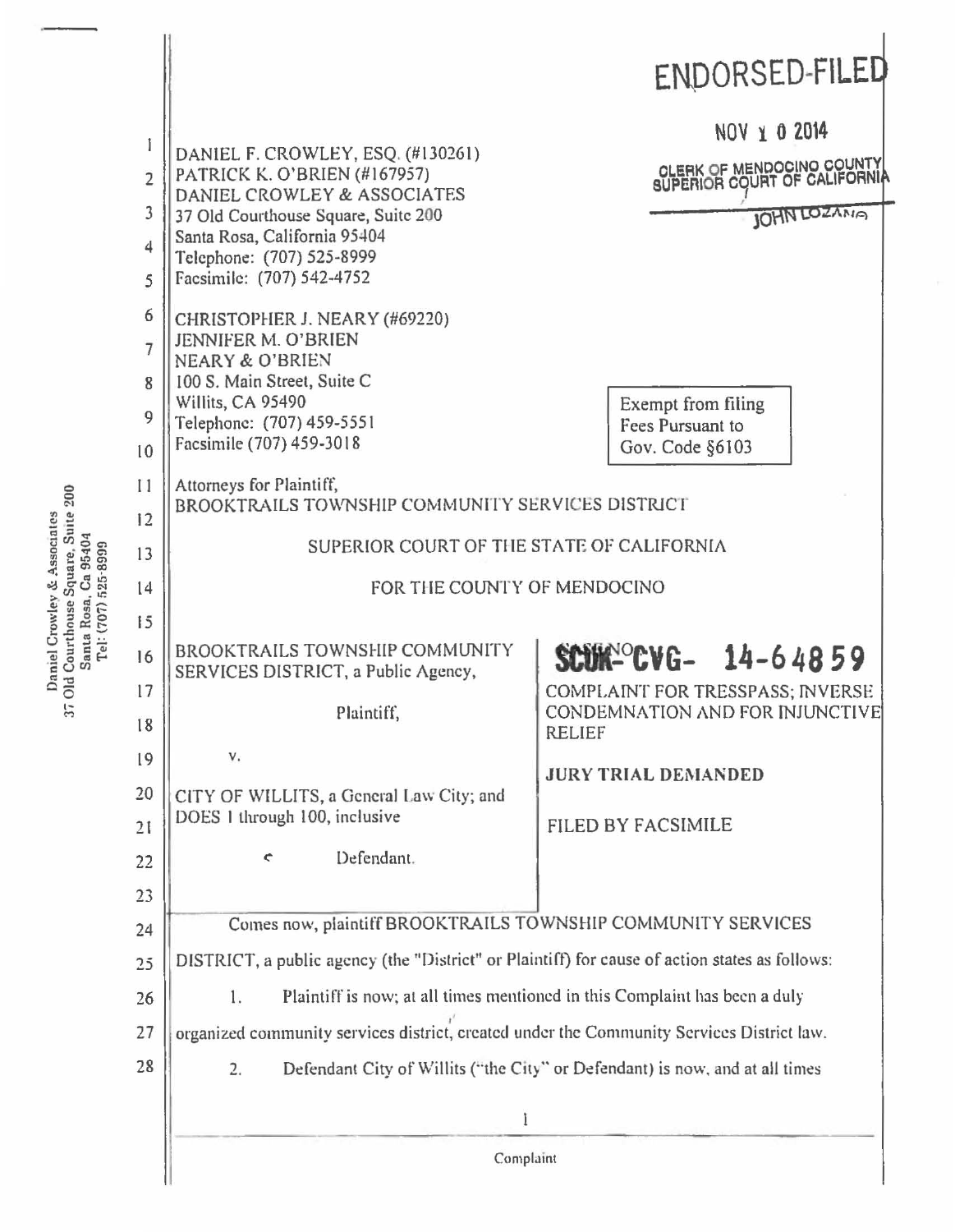37 Old Courthouse Square, Suite 200 Daniel Crowley & Associates Santa Rosa, Ca 95404<br>Tel: (707) 525-8999  $\bar{\rm I}$ 

 $\overline{2}$ 

 $\overline{3}$ 

 $\overline{4}$ 

5

6

 $\overline{7}$ 

8

9

10

11

 $12$ 

13

 $14$ 

15

mentioned in this Complaint has been, a General Law City located in the County of Mendocino.

The true names and capacities, whether individual, corporate, associate or  $3.$ otherwise, of defendants sued herein under the names of DOES 1 through 100, inclusive, are unknown to plaintiffs at this time. Plaintiff sues such defendants by such fictitious names pursuant to Code of Civil Procedure  $\S 474$  and will amend this Complaint to allege such defendants' true names and capacities when ascertained. Plaintiff is informed and believes and on such basis alleges that defendants DOES 1 through 100, inclusive, and each of them, are in some manner liable to plaintiff, or claim some right, title, or interest in the subject property that is junior and inferior to that of plaintiff, or both.

 $\overline{4}$ . At all times mentioned in this Complaint, defendants and each of them were the agents, servants, and employees of the other defendants, and in doing the things alleged in this Complaint, defendants were each acting within the scope and authority of such agency and/or employment, with the knowledge and consent or ratification of each of the other defendants in doing the things alleged herein.

On or about November 19, 1975, Plaintiff and Defendant entered into a written 5. 16 agreement, a true and correct copy of which is attached hereto as Exhibit "A" and incorporated 17 herein by this reference as though fully set forth at length (the "Agreement"). Generally, the 18 Agreement provides for the acceptance of sewage from the District for treatment and processing 19 at the City of Willits Sewer Plant (WWTP) and the contribution by the District of certain costs of 20 treatment on the terms as provided in the Agreement. In 1975 the District had the exclusive right  $21$ to use capacity in the plant equal to 160,000 gallons per day. 22

Following this Agreement a series of amendments to the Agreement were signed. 6. 23 The Third Amendment ultimately resulted in the District having an ownership share in the 24 25 capacity of the WWTP in the amount of 490,000 gallons per day. (.49 MGD). Each of these 26 amendments refers to The District' rights to capacity as being "exclusive." (See Second 27 Amendment at paragraph 4; Third Amendment at paragraph 4, the Second and Third 28 Amendments to the Agreement are attached hereto as Exhibit B.)

 $\overline{2}$ 

Complaint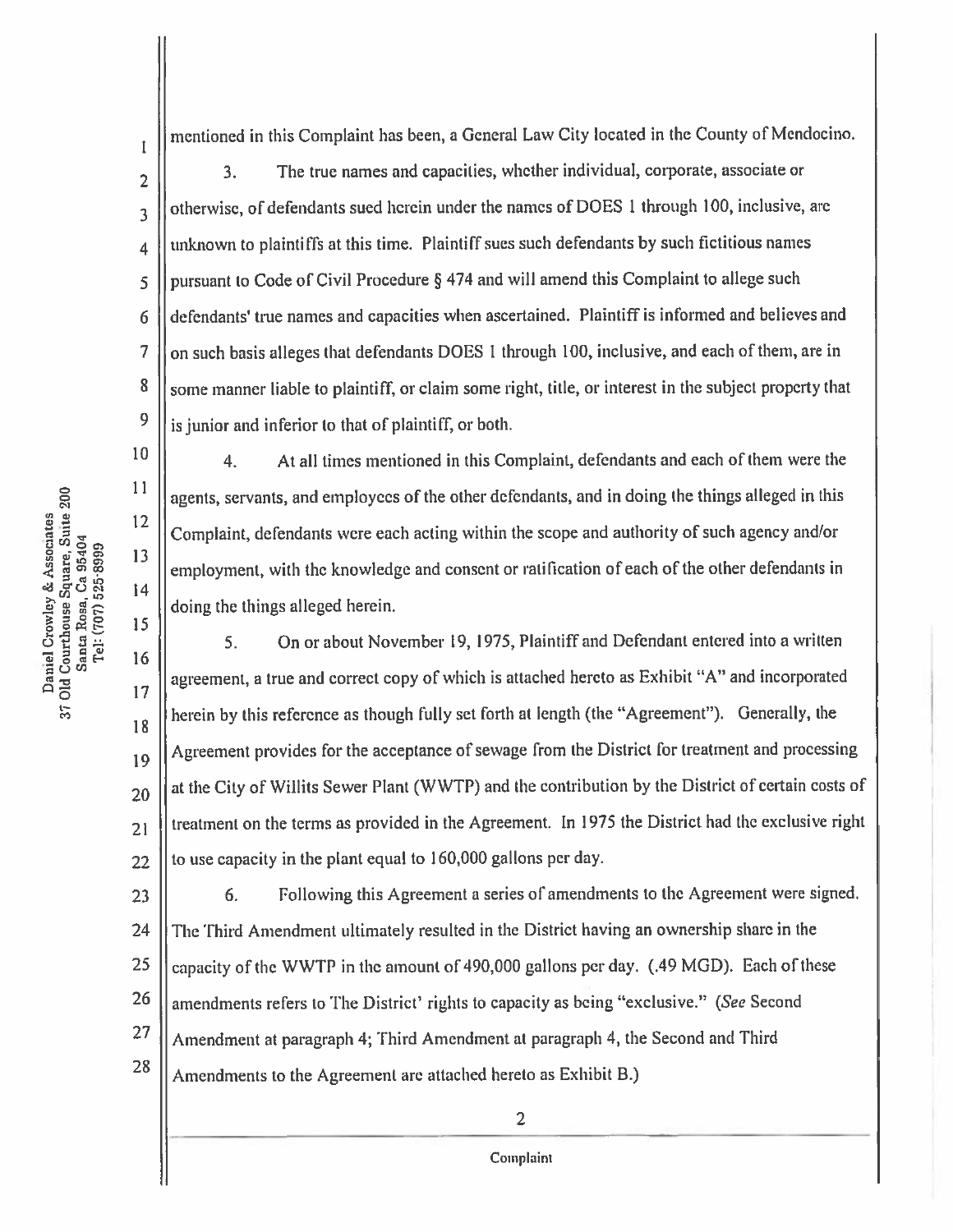7. The Agreements required that the City monitor through proper metering the inflows from both the City and from The District, in order to determine the various parties' liabilities for operating costs, and also to assure that neither party was exceeding its ownership interest in capacity.

8. In 2001 the City commenced design to abandon the old WWTP and replace it with a new WWTP. Stage 1 of construction commenced in 2007 and was completed in 2009. Stages II and III commenced in 2010 and were completed in 2012. The dry weather capacity of the new plant was ultimately certified at 1,180,000 gallons per day.

9. As a result, currently the City has the exclusive right to use 690,000 gallons of 10 capacity per day and The District has the right to use 490,000 gallons per day of the capacity of the WWTP. This is a valuable and exclusive property right owned by the District.

 $10.$ In 2012 the City certified through its own metering that the average dry weather flow capacity used by the City was 710,000 gallons per day. This is 20,000 gallons per day in excess of its capacity allowance and thus deprived The District of its exclusive contractual right to use capacity of 490,000 gallons per day. The City has taken this valuable property right from The District without any offer of compensation, without permission and without any request to so use The District property.

## **FIRST CAUSE OF ACTION**

## (Inverse Condemnation)

11 Plaintiff realleges and incorporates by reference as though fully set forth herein 21 paragraphs 1 through 10 of this Complaint.  $22$ 

12 The City of Willits is a Public entity.

24 13. Plaintiff has the exclusive right to capacity in the WWTP amounting to 490,000 25 gallons per day.

26 14. In 2012 the City wrongfully used and usurped 20,000 gallons per day of 27 Plaintiff's exclusive treatment capacity. This amounted to the City taking, without 28

compensation, 7,300,000 gallons of The District's exclusive capacity in the WWTP over the

Daniel Crowley & Associates<br>37 Old Courthouse Square, Suite 200 Santa Rosa, Ca 95404<br>Tel: (707) 525-8999  $\mathbf{I}$ 

 $\overline{2}$ 

 $\overline{3}$ 

4

 $\overline{S}$ 

6

 $\overline{7}$ 

8

9

11

12

13

 $14$ 

15

16

 $17$ 

18

19

 $20$ 

23

Complaint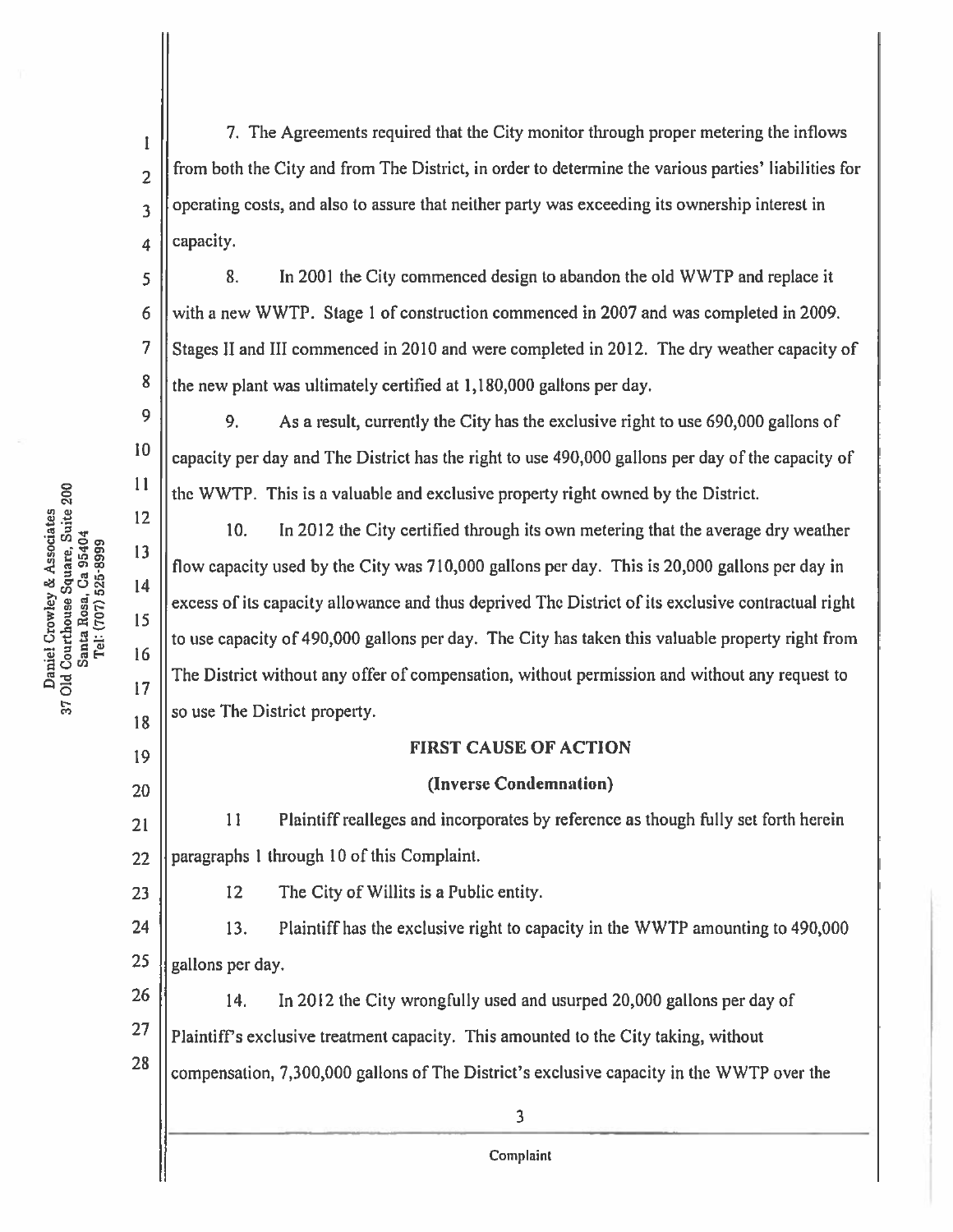course of the year 2012.  $\mathbf{1}$ This taking by the City, in violation of the California Constitution Article 1,  $15.$  $\overline{2}$ Section 19, has caused Plaintiff damage, in the form of loss of use of its property right, and the 3 wrongful taking of its property right.  $\overline{\mathbf{4}}$ Plaintiff is entitled to recover its attorney's fees and expert costs in accordance 16. 5 with California Code of Civil Procedure section 1036. 6  $\overline{7}$ **SECOND CAUSE OF ACTION** 8 (Trespass) 9 Plaintiff realleges and incorporates by reference as though fully set forth herein 17. 10 paragraphs 1 through 16 of this Complaint. 11 Plaintiff owns and has exclusive right to 490,000 gallons per day of the capacity 18. 12 of the WWTP. 13 Defendant intentionally, recklessly, negligently and without any care to Plaintiff's 19. 14 property rights, encroached on Plaintiff's exclusive capacity rights and used 20,000 gallons per 15 day of plaintiff's capacity in the year 2012. 16 Plaintiff did not give Defendant permission, either expressly or impliedly, to  $20.$ 17 trespass on Plaintiff's property. 18 Plaintiff was harmed by Defendant's trespass and was denied access to a valuable  $21.$ 19 property right without any compensation.  $20$ Defendant's actions were a substantial factor in causing the harm to Plaintiff.  $22.$  $21$ Such harm is a basis for injunctive relief against the City.  $22$ THIRD CAUSE OF ACTION 23 24 (Injunctive Relief) Plaintiff incorporates by reference the allegations contained in Paragraphs 1 25  $23.$ 26 through 22 of this Complaint. 27 Plaintiff has an exclusive right to process 490,000 gallons per day of its 24. 28 wastewater through the WWTP.  $\overline{4}$ Complaint

37 Old Courthouse Square, Suite 200 Daniel Crowley & Associates Santa Rosa, Ca 95404<br>Tel: (707) 525-8999